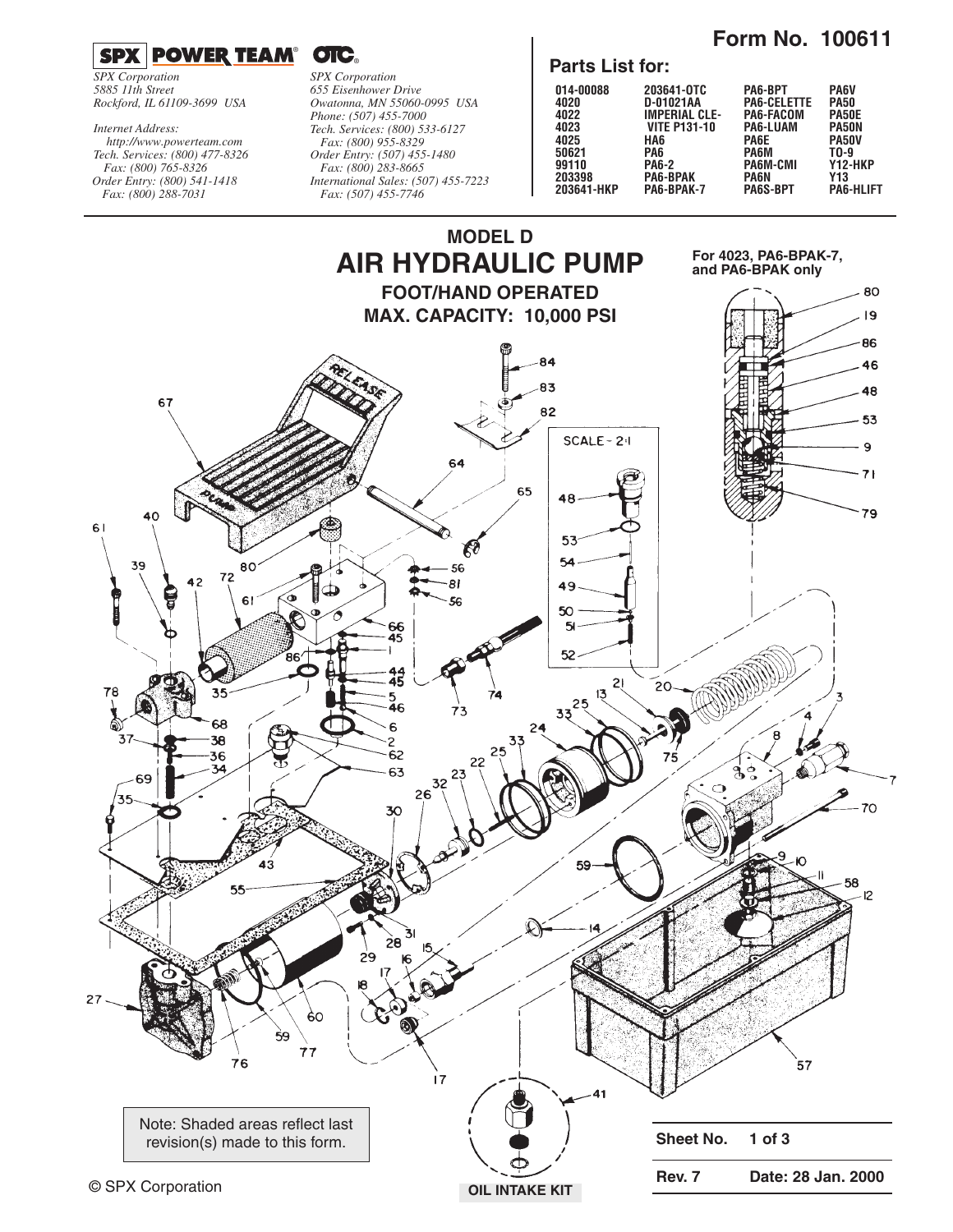## **Parts List, Form No. 100611, Back sheet 1 of 3**

| <b>Item</b>     | <b>Part</b>                                    | No.                     |                                                                                                             |                    |
|-----------------|------------------------------------------------|-------------------------|-------------------------------------------------------------------------------------------------------------|--------------------|
| No.             | No.                                            | Req'd                   | <b>Description</b>                                                                                          |                    |
| 1               | 34378                                          | 1                       | <b>Check Valve Body</b>                                                                                     |                    |
| $\overline{c}$  | *251215                                        | 1                       | O-ring $(1-1/2"$ X 1-1/4" X 1/8)                                                                            |                    |
|                 | <b>•251216</b>                                 | 1                       | O-ring (1-1/2" X 1-1/4" X 1/8)                                                                              |                    |
|                 | $\rightarrow$ 251212                           | 1                       | O-ring (1-1/2" X 1-1/4" X 1/8)                                                                              |                    |
| 3               | 10002                                          | 1                       | Cap Screw (1/4-20 X 3/8 Lg.; Torque to 90/100 in. lbs.)                                                     |                    |
| 4               | $\rightarrow$ *10442                           | 1                       | Copper Washer (3/8 X 1/4 X 1/32)                                                                            |                    |
| 5               | 10445                                          | 1                       | Compression spring (.164 O.D. X 23/32 Lg.)                                                                  |                    |
| 6               | $\rightarrow$ *10423                           | 1                       | Steel Ball (9/32 Dia.)                                                                                      |                    |
| $\overline{7}$  | 21278                                          | 1                       | Relief Valve Ass'y - 10,000 PSI                                                                             |                    |
|                 | 21278-32                                       | 1                       | Relief Valve Ass'y - 3,200 PSI (For 4023 and PA50)                                                          |                    |
|                 | 21278-48                                       | 1                       | Relief Valve Ass'y - 5,000 PSI (For PA6-BPT)                                                                |                    |
|                 | 21278-52                                       | 1                       | Relief Valve Ass'y - 5,200 PSI (For PA6-BPAK)                                                               |                    |
|                 | 21278-65                                       | 1                       | Relief Valve Ass'y - 7,000 PSI (For PA6-BPAK-7)                                                             |                    |
|                 | 21278-70                                       | 1                       | Relief Valve Ass'y - 7,000 PSI (For 203641-HKP & PA6-HLIFT)                                                 |                    |
|                 | 21278-83                                       | 1                       | Relief Valve Ass'y - 8,300 PSI (For TO-9)                                                                   |                    |
|                 | 21278-86                                       | 1                       | Relief Valve Ass'y - 8,600 PSI (For 50621)                                                                  |                    |
| 8               | 50494                                          | 1                       | Pump Body                                                                                                   |                    |
| 9               | $\rightarrow$ *10375                           | 1                       | Steel Ball (1/4 Dia.)                                                                                       |                    |
|                 | 10423                                          | 1                       | Steel Ball (9/32 Dia.; Used with 2 gal. res.)                                                               |                    |
|                 | $\rightarrow$ *10375                           | $\overline{\mathbf{c}}$ | Steel Ball (1/4 Dia.; For 4023 and PA50)                                                                    |                    |
| 10              | $\rightarrow$ *10261                           | 1                       | Copper Washer (3/4 X 19/32 X 1/32)                                                                          |                    |
| 11              | 33848                                          | $\mathbf{1}$            | Filter Adapter, Short (Torque to 40/50 ft. lbs. oiled)                                                      |                    |
|                 | 37722                                          | 1                       | Filter Adapter, Long                                                                                        |                    |
|                 |                                                |                         | (Used with 2 gal. res.; torque to 40/50 ft. lbs. oiled)                                                     |                    |
| 12 <sub>2</sub> | 29682                                          | 1                       | <b>Filter Assembly</b>                                                                                      |                    |
| 13              | 28226                                          | 1                       | Piston                                                                                                      |                    |
|                 | 28400                                          | 1                       | Piston (For 4023 and PA50)                                                                                  |                    |
| 14              | $\rightarrow$ *10263                           | 1                       | Copper Washer (1" X 49/64 X 1/32)                                                                           |                    |
| 15              | 45278                                          | 1                       | Cylinder (Torque to 90/100 ft. lbs. oiled)<br>Cylinder (Torque to 90/100 ft. lbs. oiled; for 4023 and PA50) |                    |
|                 | 33959                                          | 1                       |                                                                                                             |                    |
| 16              | $\rightarrow$ *13934                           | 1                       | U-cup $(1/2 \times 1/4 \times 1/4)$                                                                         |                    |
| 17              | $\rightarrow$ *253095<br>$\rightarrow$ *304295 | 1<br>1                  | U-CUP (For 4023 and PA50)<br>Retainer Nut (See "INSTRUCTIONS FOR RETAINER                                   |                    |
|                 |                                                |                         |                                                                                                             |                    |
|                 | 202624                                         |                         | REPLACEMENT" on back sheet 3 of 3)<br>Retainer (For 4023 and PA50)                                          |                    |
| 18              | $\rightarrow$ *11034                           | 1<br>1                  | Retaining Ring (For 4023 and PA50)                                                                          |                    |
| 19              | 29365                                          | 1                       | Release Valve Button (For 4023, PA50, PA6-BPAK & PA6-BPAK-7)                                                |                    |
|                 | 28227                                          | 1                       | Release Valve Button (For PA6-HLIFT)                                                                        |                    |
| 20              | $\rightarrow$ •*13938                          | 1                       | Compression Spring (1-3/16" O.D. X 5" Lg.)                                                                  |                    |
| 21              | 210994                                         | 1                       | <b>Spring Guide</b>                                                                                         |                    |
|                 | 211082                                         | 1                       | Spring Guide (For 4023 and PA50)                                                                            |                    |
| 22              | $\rightarrow$ •*12692                          | 1                       | Spring (3/16 O.D. X 1-1/2" Lg.)                                                                             |                    |
| 23              | *211052                                        | 1                       | O-ring (.900 X .706 X .097)                                                                                 |                    |
|                 | <b>•250192</b>                                 | 1                       | O-ring (.900 X .706 X .097)                                                                                 |                    |
|                 | $\rightarrow$ 250193                           | 1                       | O-ring (.900 X .706 X .097)                                                                                 |                    |
| 24              | 52390                                          | 1                       | Piston Body                                                                                                 |                    |
| 25              | $\rightarrow$ *14265                           | $\overline{c}$          | <b>Piston Ring</b>                                                                                          |                    |
| 26              | $\rightarrow$ •*28239                          | 1                       | Gasket                                                                                                      |                    |
| 27              | 51480                                          | 1                       | <b>Rear Head</b>                                                                                            |                    |
| 28              | 10241                                          | 3                       | Lockwasher (#10)                                                                                            |                    |
| 29              | 211054                                         | 3                       | Soc. Hd. Cap Screw (#10 - 24 X 1/2 Lg.;                                                                     |                    |
|                 |                                                |                         | Torque to 50/55 in. lbs.)                                                                                   |                    |
| 30              | 33822                                          | 1                       | Piston End Plate                                                                                            |                    |
| 31              | $\rightarrow$ *28183                           | 1                       | Piston Poppet                                                                                               |                    |
| 32              | 305475                                         | 1                       | <b>Exhaust Valve Stem</b><br>Note: Shaded areas                                                             |                    |
| 33              | *251835                                        | 2                       | O-ring (2-1/2" X 2-5/16" X 3/32)<br>reflect last revision(s)                                                |                    |
|                 | <sup>•</sup> 11446                             | 2                       | O-ring (2-3/8" X 2-3/16" X 3/32)                                                                            | made to this form. |
|                 | $\rightarrow$ 212888                           | $\overline{c}$          | O-ring (2-3/8" X 2-3/16" X 3/32)                                                                            |                    |

**NOTE:** Part numbers marked with an asterisk (\*) are included in Standard Repair Kit No. 300433. Part numbers marked with a bullet (**•**) are contained in Viton Seal Kit No. 300649. Part numbers marked with a diamond (→) are contained in EPR Seal Kit No. 300650. Part numbers marked with a dagger (†) are included in Release Valve Repair Kit No. 200383.

Continued on Next Page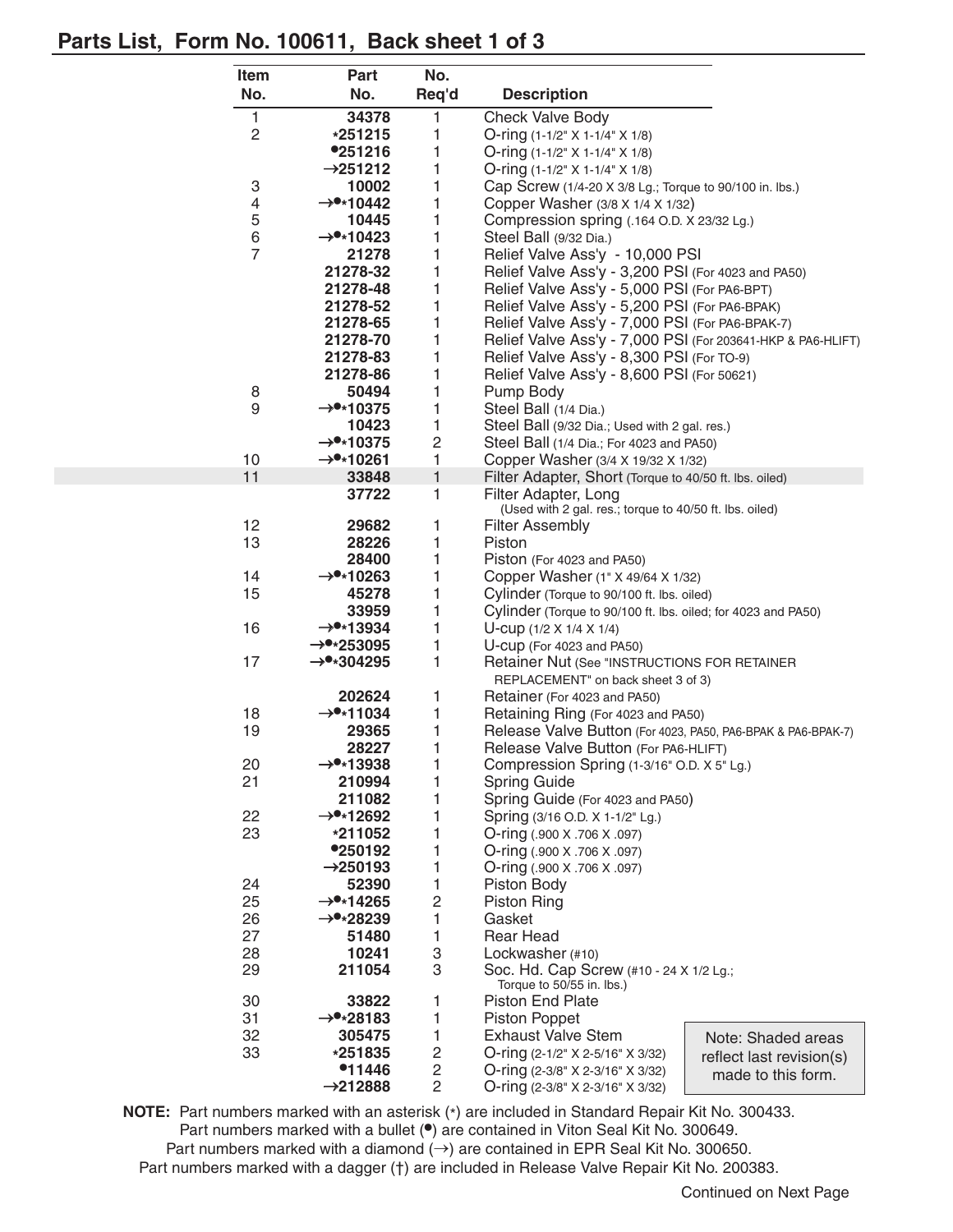L

## **Parts List** Form No. 100611

| Item<br>No. | Part<br>No.           | No.<br>Req'd   | <b>Description</b>                                                              |
|-------------|-----------------------|----------------|---------------------------------------------------------------------------------|
| 34          | 12691                 | 1              | Compression Spring (3/8 O.D. X 1-1/2" Lg.)                                      |
| 35          | *251214               | $\mathbf 2$    | O-ring $(1" \times 3/4 \times 1/8)$                                             |
|             | <b>•251217</b>        | 2              | O-ring $(1" \times 3/4 \times 1/8)$                                             |
|             | $\rightarrow$ 251213  | $\overline{c}$ | O-ring $(1" \times 3/4 \times 1/8)$                                             |
| 36          | 13936                 | 1              | Soc. Hd. Cap Screw (#8-32 X 1/4 Lg.)                                            |
| 37          | 28198                 | 1              | Seal Guide                                                                      |
| 38          | $\rightarrow$ *28182  | 1              | Air Valve Poppet                                                                |
| 39          | *10267                | 1              | O-ring $(7/16 \times 5/16 \times 1/16)$                                         |
|             | •18974                | 1              | O-ring $(7/16 \times 5/16 \times 1/16)$                                         |
|             | $\rightarrow$ 13472   | 1              | O-ring $(7/16 \times 5/16 \times 1/16)$                                         |
| 40          | 33841                 | 1              | <b>Actuator Button</b>                                                          |
| 41          | 250269                | 1              | Oil Intake Kit (Includes adapter, filter, & retaining ring;                     |
|             |                       |                | Torque to 40/50 ft. lbs. oiled)                                                 |
| 42          | 28387                 | 1              | Muffler                                                                         |
| 43          | $\rightarrow$ *34283  | 1              | Gasket                                                                          |
| 44          | 28227                 | 1              | Release Valve Button                                                            |
| 45          | *12522                | $\mathbf 2$    | O-ring (3/8 X 1/4 X 1/16; Urethane)                                             |
|             | $^{\bullet}11438$     | 3              | O-ring $(3/8 \times 1/4 \times 1/16)$                                           |
|             | $\rightarrow$ 17715   | 3              | O-ring $(3/8 \times 1/4 \times 1/16)$                                           |
| 46          | 13944                 | 1              | Compression Spring (3/8 O.D. X 1/2 Lg.)                                         |
|             | 251297                | 1              | Compression Spring (3/8 O.D. X 1/2 Lg.;<br>For PA6-BPAK PA6-BPAK-7 & PA6-HLIFT) |
| 48          | †34377                | 1              | Poppet Retainer                                                                 |
| 49          | <b>†29037</b>         | 1              | Release Valve Poppet                                                            |
| 50          | †→●∗14443             | 1              | Steel Ball (3/32 Dia.)                                                          |
| 51          | <b>†209736</b>        | 1              | <b>Ball Retainer</b>                                                            |
| 52          | †13959                | 1              | Compression Spring (1/8 O.D. X 1/2 Lg.)                                         |
| 53          | <b>+*15279</b>        | 1              | O-ring $(1/2 \times 3/8 \times 1/16)$                                           |
|             | •19775                | 1              | O-ring $(1/2 \times 3/8 \times 1/16)$                                           |
|             | $\rightarrow$ 17716   | 1              | O-ring $(1/2 \times 3/8 \times 1/16)$                                           |
| 54          | †13937                | 1              | Dowel Pin (1/16 dia. X 5/8 Lg.)                                                 |
| 55          | $\rightarrow$ *33853  | 1              | <b>Reservoir Gasket</b><br>(For 2 gal. reservoir gasket see sheet 3 of 3)       |
| 56          | $\rightarrow$ *11088  | 2              | <b>Retaining Ring</b>                                                           |
| 57          | 61243                 | 1              | <b>Plastic Reservoir</b>                                                        |
|             | 45846                 | 1              | Metal Reservoir (For PA6-LUAM)                                                  |
|             |                       | 1              | Reservoir, 2 Gal. (See sheet 3 of 3)                                            |
|             | 41300RE2              | 1              | Metal Reservior (For PA6-FACOM)                                                 |
|             | 41300WH2              | 1              | Metal Reservoir (For PA6M, PA6M-CMI, & 4025)                                    |
| 58          | 210923                | 1              | Washer (For all model except PA6M-CMI)                                          |
| 59          | $\rightarrow$ *17429  | $\overline{c}$ | <b>Backup Ring</b>                                                              |
| 60          | 37434                 | 1              | Air Cylinder (Locate groove toward top near cover plate)                        |
| 61          | 11151                 | 4              | Soc. Hd. Cap Screw (#10-24 X 1-1/4" Lg.;<br>Torque to 50/60 in. lbs.)           |
| 62          | $\rightarrow$ *20937S | 1              | Vent Filler Cap Ass'y                                                           |
| 63          | 45840BK2              | 1              | <b>Cover Plate</b><br>(For 2 gal. reservoir cover plate see sheet 3 of 3)       |
| 64          | 28386                 | 1              | Pin                                                                             |
|             | 215709                | 1              | Pin (For PA6-BPT, PA6-BPAK, PA6-BPAK-7, PA6-HLIFT)                              |

**NOTE:** Part numbers marked with an asterisk (\*) are included in Standard Repair Kit No. 300433. Part numbers marked with a bullet (**•**) are contained in Viton Seal Kit No. 300649. Part numbers marked with a diamond  $(\rightarrow)$  are contained in EPR Seal Kit No. 300650. Part numbers marked with a dagger (†) are included in Release Valve Repair Kit No. 200383.

Continued on Next Page

| Note: Shaded areas reflect last revision(s) made to this form. | Sheet No. 2 of 3 |                    |
|----------------------------------------------------------------|------------------|--------------------|
|                                                                | <b>Rev. 7</b>    | Date: 28 Jan. 2000 |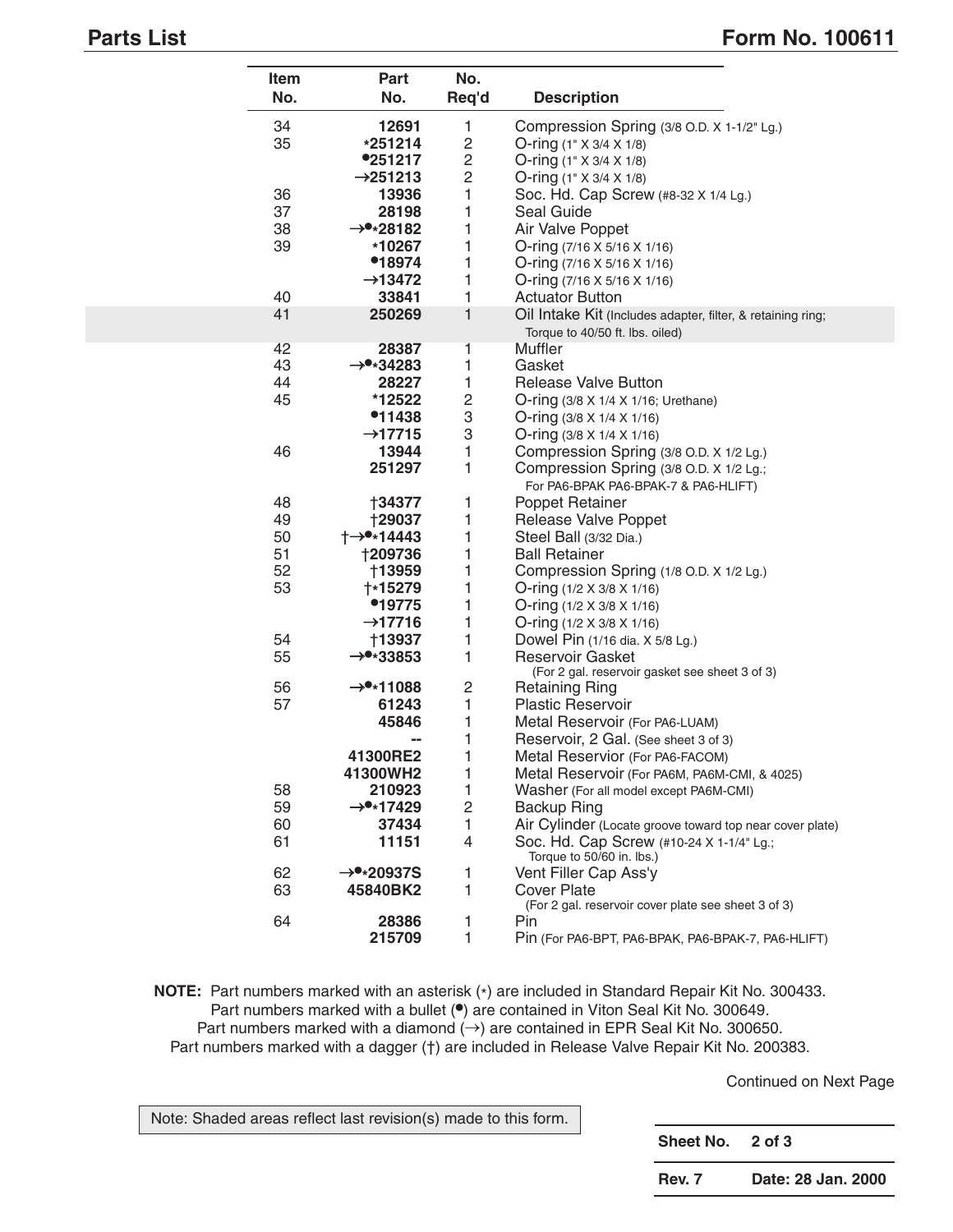## **Parts List, Form No. 100611, Back sheet 2 of 3**

| Item | Part                  | No.   |                                                                                                                                                  |  |
|------|-----------------------|-------|--------------------------------------------------------------------------------------------------------------------------------------------------|--|
| No.  | No.                   | Req'd | <b>Description</b>                                                                                                                               |  |
| 65   | 11032                 | 2     | <b>Retaining Ring</b>                                                                                                                            |  |
| 66   | 52381                 | 1     | Release Valve Body                                                                                                                               |  |
|      | 58453                 | 1     | Release Valve Body (For PA6-BPAK, PA6-BPAK-7 & PA6-HLIFT)                                                                                        |  |
| 67   | 41322                 | 1     | <b>Foot Pedal</b>                                                                                                                                |  |
|      | 47696                 | 1     | Pedal (For PA6-BPT)                                                                                                                              |  |
|      | 47696BK2              | 1     | Pedal (For PA6-BPAK, PA6-BPAK-7 & PA6-HLIFT)                                                                                                     |  |
| 68   | 33843                 | 1     | Intake Air Valve Body (For Y13 and PA6M-CMI only)                                                                                                |  |
|      | 37199                 | 1     | Intake Air Valve Body (For all except Y-13 and PA6M-CMI)                                                                                         |  |
| 69   | 211060                | 6     | Screw (Torque to 25/30 in. lbs.)                                                                                                                 |  |
|      | 211060                | 10    | Screw (Torque to 25/30 in. lbs.; For PA6S-BPT, PA6-BPAK & PA6-HLIFT)                                                                             |  |
|      | 14456                 | 6     | Screw (Torque to 25/30 in. lbs.;<br>For PA6-LUAM, PA6M, PA6M-CMI, & 4025)                                                                        |  |
| 70   | 17428                 | 4     | Soc. Hd. Cap Screw (1/4-20 X 3-1/2" Lg.;<br>Torque to 85/95 in. lbs. oiled.<br>Note: Cross torque in increments of 30 in. lbs.)                  |  |
| 71   | 25685                 | 1     | Ball Retainer (For 4023, PA6-BPAK and PA50)                                                                                                      |  |
| 72   | $\rightarrow$ *29992  | 1     | Foam Tube                                                                                                                                        |  |
| 73   | 12203                 | 1     | Reducing Bushing (For PA6-BPT;                                                                                                                   |  |
|      |                       |       | For additional parts, see sheet 3 of 3)                                                                                                          |  |
| 74   | 36886                 | 1     | Hose Ass'y (For 50621)                                                                                                                           |  |
| 75   | 203143                | 1     | <b>Bumper (All except Y13, 4023 &amp; PA50)</b>                                                                                                  |  |
|      | 202613                | 1     | Bumper (For 4023 & PA50)                                                                                                                         |  |
| 76   | $\rightarrow$ *205679 | 1     | Spring                                                                                                                                           |  |
| 77   | $\rightarrow$ *205674 | 1     | Cap Screw (Torque to 12/18 in. lbs.)                                                                                                             |  |
| 78   | $\rightarrow$ *216296 | 1     | <b>Filter Disc</b>                                                                                                                               |  |
| 79   | 14624                 | 1     | <b>Compression Spring</b><br>(1/4 O.D. X 3/4 Lg.; For 4023 & PA50)                                                                               |  |
| 80   | $\rightarrow$ *206504 | 1     | Foam Tube                                                                                                                                        |  |
|      | 15620                 | 1     | Shaft Seal (For PA6-BPAK, PA6-BPAK-7 & PA6-HLIFT)                                                                                                |  |
| 81   | $\rightarrow$ *250638 | 1     | Filter Disc (Assemble with coarse side of<br>screen towards the pump body.)                                                                      |  |
| 82   | 302466                | 1     | Spring Clip (Not supplied with all models)                                                                                                       |  |
| 83   | 11089                 | 2     | Washer                                                                                                                                           |  |
| 84   | 11435                 | 2     | Soc. Hd. Cap Screw (#10-24 X 1-3/4" Lg.;<br>Torque to 50/60 in. lbs.)                                                                            |  |
| 86   | 10266                 | 1     | O-ring $(3/8 \times 1/4 \times 1/16)$                                                                                                            |  |
|      |                       |       | <b>PARTS INCLUDED BUT NOT SHOWN</b>                                                                                                              |  |
|      | 16232                 | 1     | Oil Level Plug (For PA6-LUAM)                                                                                                                    |  |
|      | 201829                | 1     | Service Decal (For 014-00088)                                                                                                                    |  |
|      | 305742                | 1     | Important Decal (For PA6-2, 203641-OTC, PA6-BPT)                                                                                                 |  |
|      | $\rightarrow$ *305494 | 1     | Important Decal (For 203398, TO-9, P-131-10,<br>PA6-CELLETTE, HA6, PA6-LUAM, Y12-HKP, PA6S-BPT,<br>PA6-BPAK, PA6-BPAK-7, 203641-HKP & PA6-HLIFT) |  |
|      | 13612                 | 2     | Trade Name Decal (For 014-00088)                                                                                                                 |  |
|      | 305847                | 2     | Trade Name Decal (For PA6-2)                                                                                                                     |  |
|      | 305496                | 1     | <b>Trade Name/Important Decal</b><br>(For PA6, PA6M, PA6M-CMI, & PA50)                                                                           |  |
|      | 305495                | 1     | <b>Trade Name/Important Decal</b><br>(For 4020, 4023, 50621, Y13, & 4025)                                                                        |  |
|      | 11485                 | 2     | Trade Name Decal (For TO-9)                                                                                                                      |  |
|      | 210854                | 1     | Trade Name Decal (For HA6)                                                                                                                       |  |
|      | 305867                | 2     | Trade Name Decal (For 4022)                                                                                                                      |  |
|      | 14408                 | 1     | Trade Name Decal (For 203641-HKP)                                                                                                                |  |
|      | 211962                | 1     | Trade Name Decal (Imperial Clevite P131-10)                                                                                                      |  |
|      | 211929                | 1     | Trade Name Decal (For 99110)                                                                                                                     |  |
|      | ●205724               | 1     | Decal (Viton Seals)                                                                                                                              |  |
|      | $\rightarrow$ 250328  | 1     | Decal (EPR Seals)                                                                                                                                |  |

**NOTE:** Part numbers marked with an asterisk (\*) are included in Standard Repair Kit No. 300433. Part numbers marked with a bullet ( $\bullet$ ) are contained in Viton Seal Kit No. 300649. Part numbers marked with a diamond  $(\rightarrow)$  are contained in EPR Seal Kit No. 300650. Part numbers marked with a dagger (†) are included in Release Valve Repair Kit No. 200383.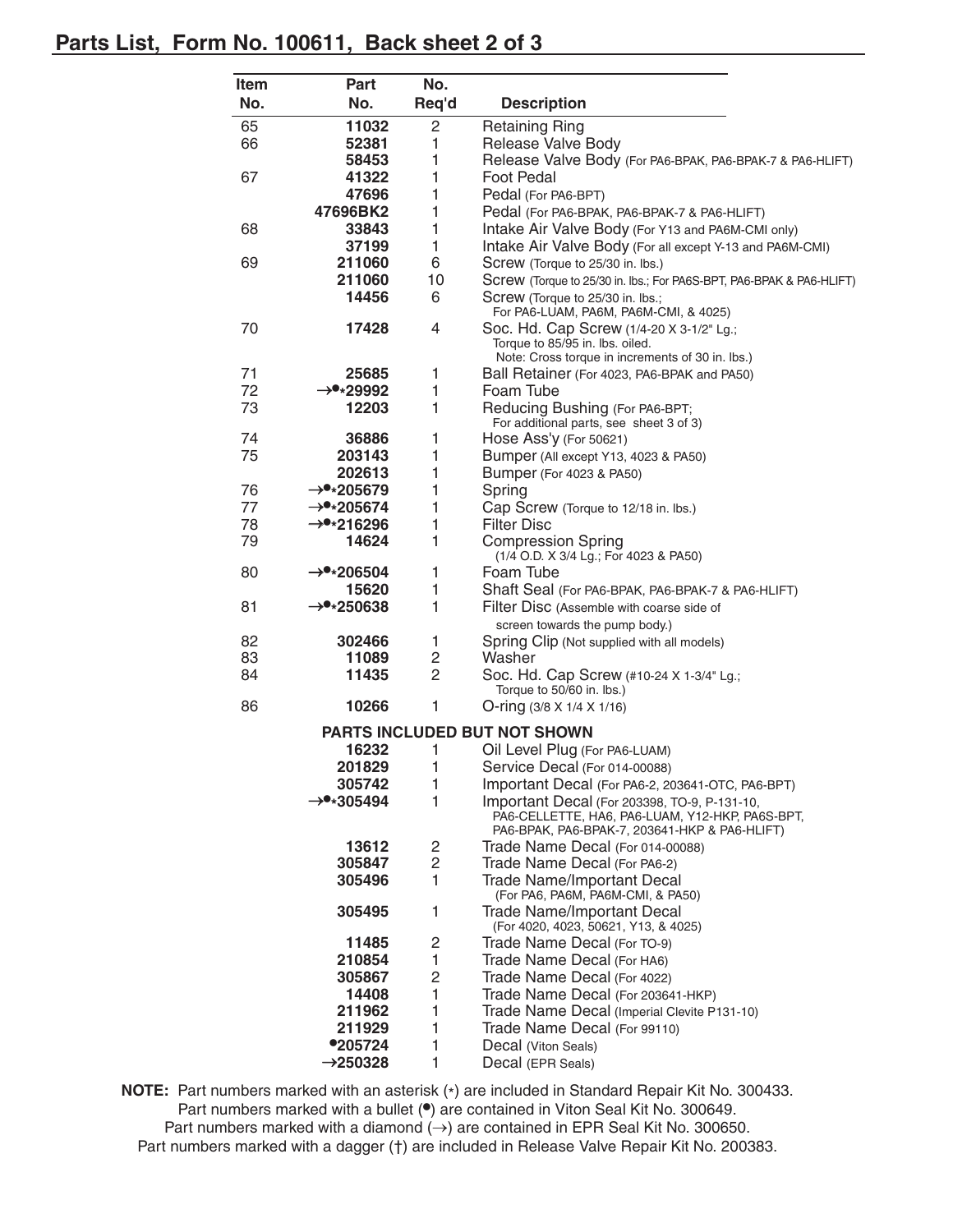# **TWO GALLON RESERVOIR ASSEMBLY**

| <b>Item</b><br>No. | Part<br>No. | No.<br>Reg'd | <b>Description</b>                               |
|--------------------|-------------|--------------|--------------------------------------------------|
| 1                  | 24132       | 1            | <b>Filler Cap</b>                                |
| 2                  | 17120       | $\mathbf{1}$ | O-ring $(3/4 \times 1/2 \times 1/8)$             |
| 3                  | 209799      | 10           | Self-tapping Machine Screw<br>(1/4-10 X 7/8 Lg.) |
| 4                  | 51031BK2    | 1            | Cover Plate                                      |
| 5                  | 40164       | 1            | Cover Plate Gasket                               |
| 6                  | 61165       | 1            | Reservoir                                        |



## **OPTIONAL RESTRICTOR VALVE ASSEMBLY (FOR PA6-BPT ONLY)**

| <b>Item</b><br>No. | Part<br>No. | No.<br>Reg'd | <b>Description</b>    |
|--------------------|-------------|--------------|-----------------------|
|                    | 215868      |              | Poppet                |
| 2                  | 214583      |              | Sleeve                |
| 3                  | 214596      |              | <b>Filter Disc</b>    |
|                    | 12201       |              | <b>Retaining Ring</b> |



Refer to any operating instructions included with this product for detailed information about operation, testing, disassembly, reassembly, and preventive maintenance.

Items found in this parts list have been carefully tested and selected. **Therefore: Use only genuine replacement parts!**

Additional questions can be directed to our Technical Services Department.

**Sheet No. 3 of 3**

**Rev. 7 Date: 28 Jan. 2000**